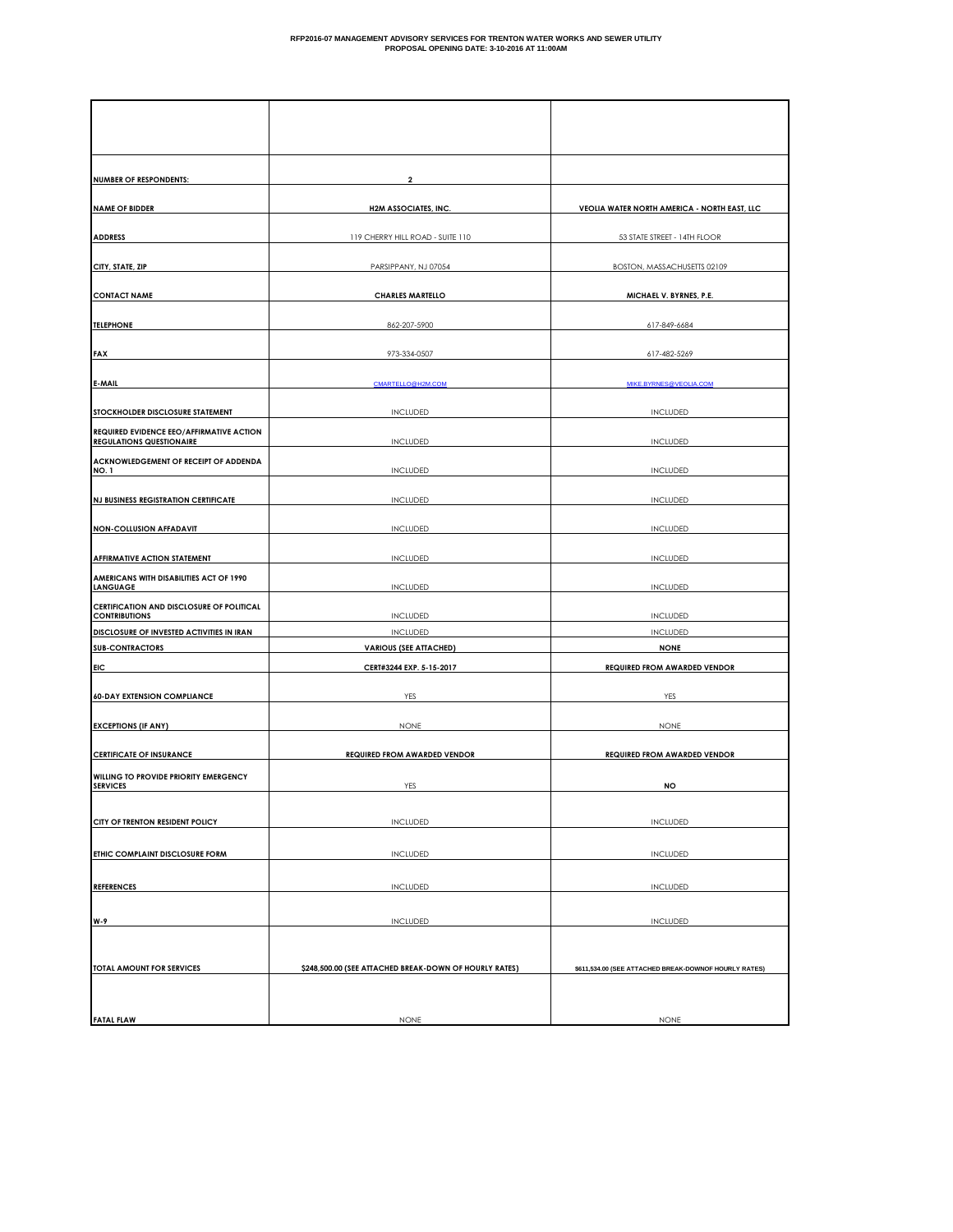# **ATTACHMENT B**

## **PROPOSAL FORM**

## REQUEST PROPOSALS RFP2016-07 **FOR MANAGEMENT ADVISORY SERVICES**

Firms responding to this RFP are required to submit their costs on this sheet only.

State a lump sum price for all things necessary for the Study Phase and for implementation of cost reduction and operational enhancements for Trenton, New Jersey, in accordance with this Request for Proposal.

### **ONE YEAR:**

 $$248,500$ (Lump Sum Price)

Two hundred forty eight thousand five hundred dollars

(State Amount in words on line above)

RFP2016-07 MANAGEMENT ADVISORY SERVICES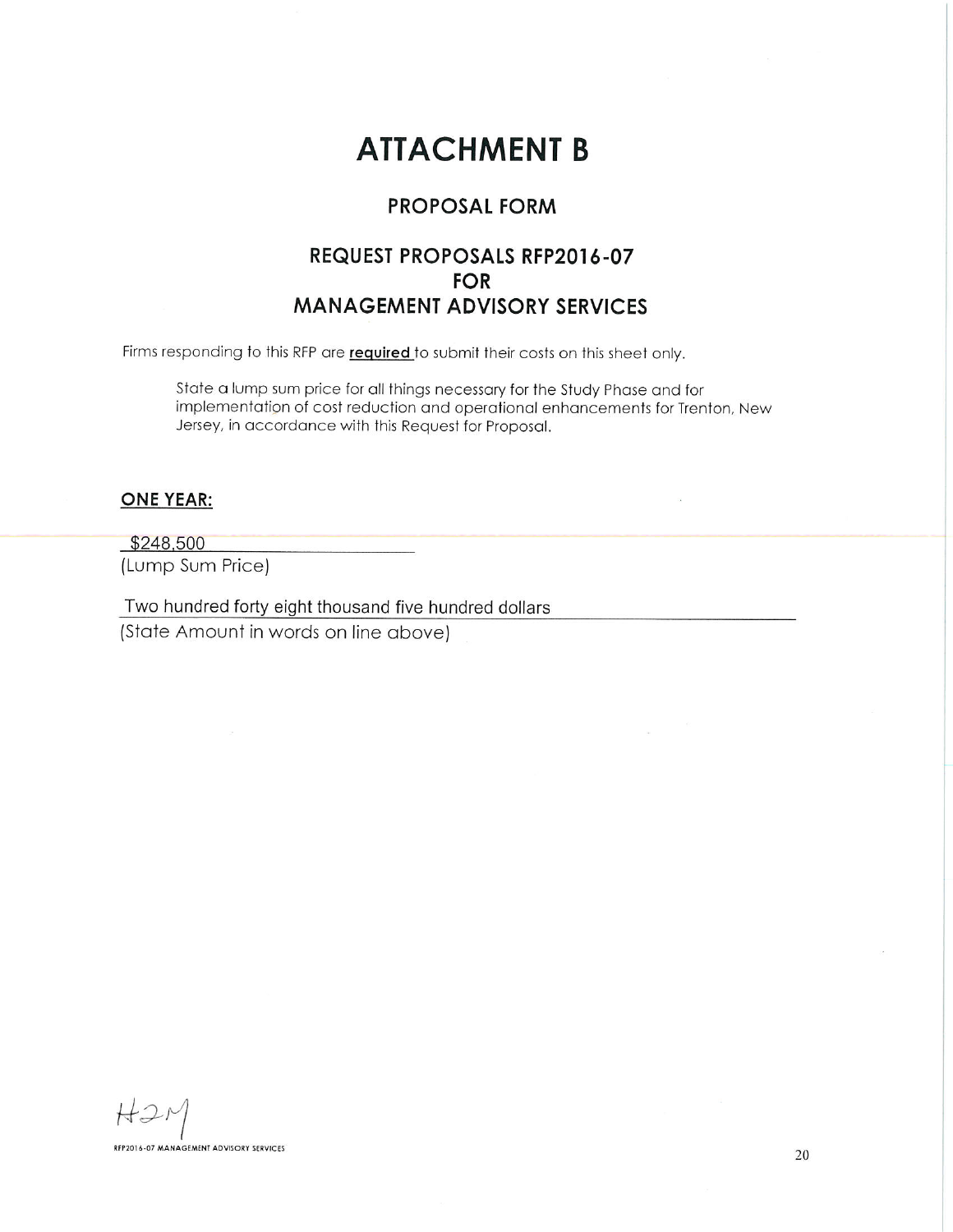H2M will invoice for professional services based on the actual hours expended multiplied by the hourly labor rate of the individual that performs the service, except where H2M and the City of Trenton have agreed to a lump sum fee or a monthly retainer for the services to be rendered. The firm's labor rates are provided below.

| <b>图 10 单位 2 字 图 10 字 图</b><br>$J$ ob $H$ le                        | <b>Hourly Rate</b> |
|---------------------------------------------------------------------|--------------------|
| Principal / Project Director / Chief Engineer / Scientist / Planner | \$195.00           |
| Senior Project Manager / Scientist / Planner                        | \$170.00           |
| Project Manager / Scientist / Planner                               | \$155.00           |
| Senior Project Engineer / Scientist / Planner                       | \$145.00           |
| Project Engineer / Scientist / Planner                              | \$135.00           |
| <b>CADD Technician</b>                                              | \$110.00           |
| Engineering / Planning Technician                                   | \$100.00           |
| Technical Typist / Administrative Assistant                         | \$85.00            |

#### Rate Schedule - 2016

#### **Expenses**

| $-1091825$                                            | <b>Brakin</b>                   |
|-------------------------------------------------------|---------------------------------|
| Mileage for Personal or Company Owned Utility Vehicle | $$.57/mile$ or<br>IRS min./mile |
| Reproduction for project specific documents:          |                                 |
| $8\frac{1}{2}$ " x 11" Black & White                  | \$0.08/page                     |
| $8\frac{1}{2}$ x 11" Color                            | $$0.30$ /page                   |
| $11"$ x $17"$ Black & White                           | \$0.15/page                     |
| $11" \times 17"$ Color                                | $$0.50$ /page                   |
| Other Direct Expenses (including subcontractors)      | Cost plus 10%                   |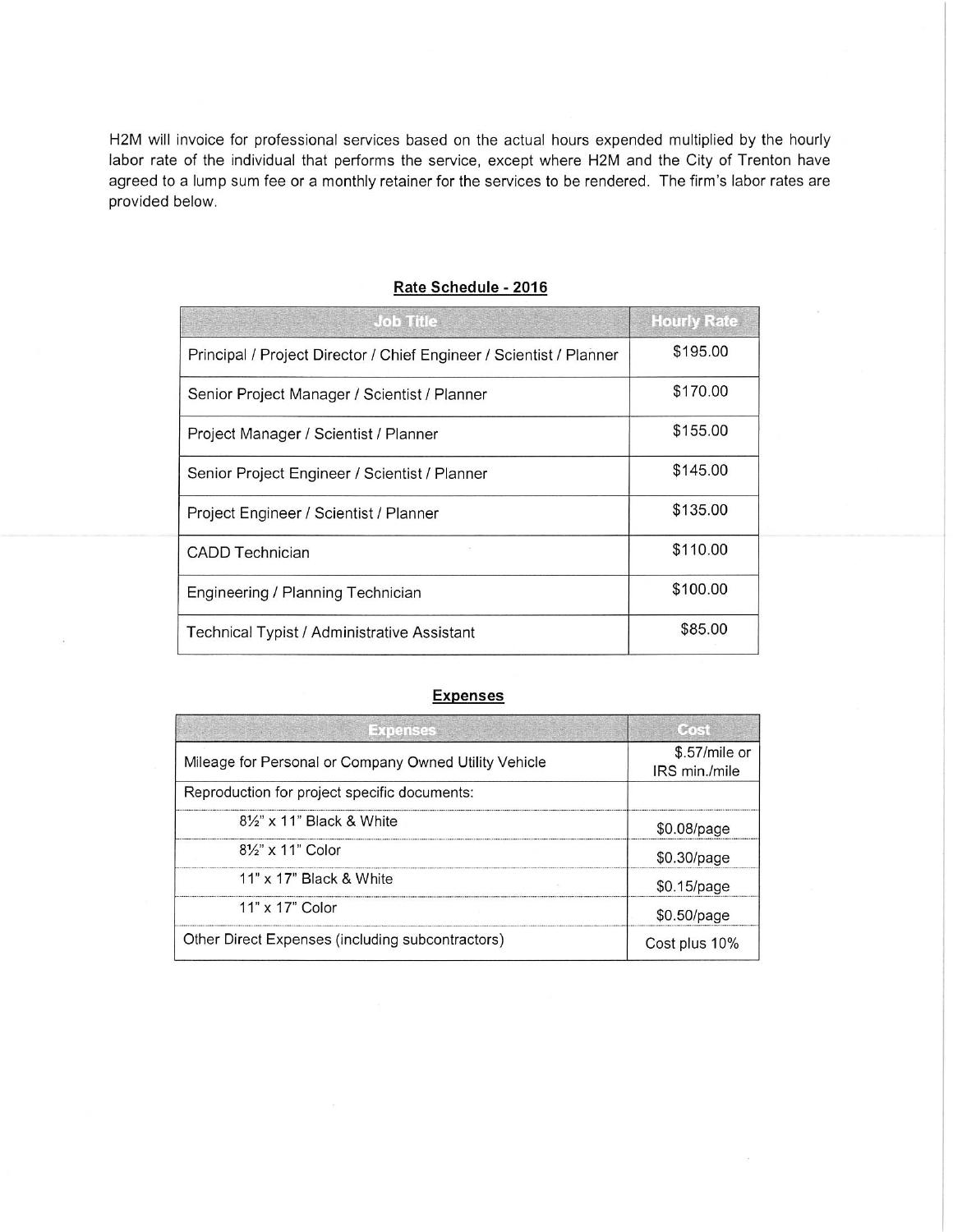# **ATTACHMENT B**

## **PROPOSAL FORM**

# **REQUEST PROPOSALS RFP2016-07 FOR MANAGEMENT ADVISORY SERVICES**

Firms responding to this RFP are required to submit their costs on this sheet only.

State a lump sum price for all things necessary for the Study Phase and for implementation of cost reduction and operational enhancements for Trenton, New Jersey, in accordance with this Request for Proposal.

## **ONE YEAR:**

### \$611,534

(Lump Sum Price)

Six Hundred and Eleven Thousand, Five Hundred and Thirty Four dollars

(State Amount in words on line above)